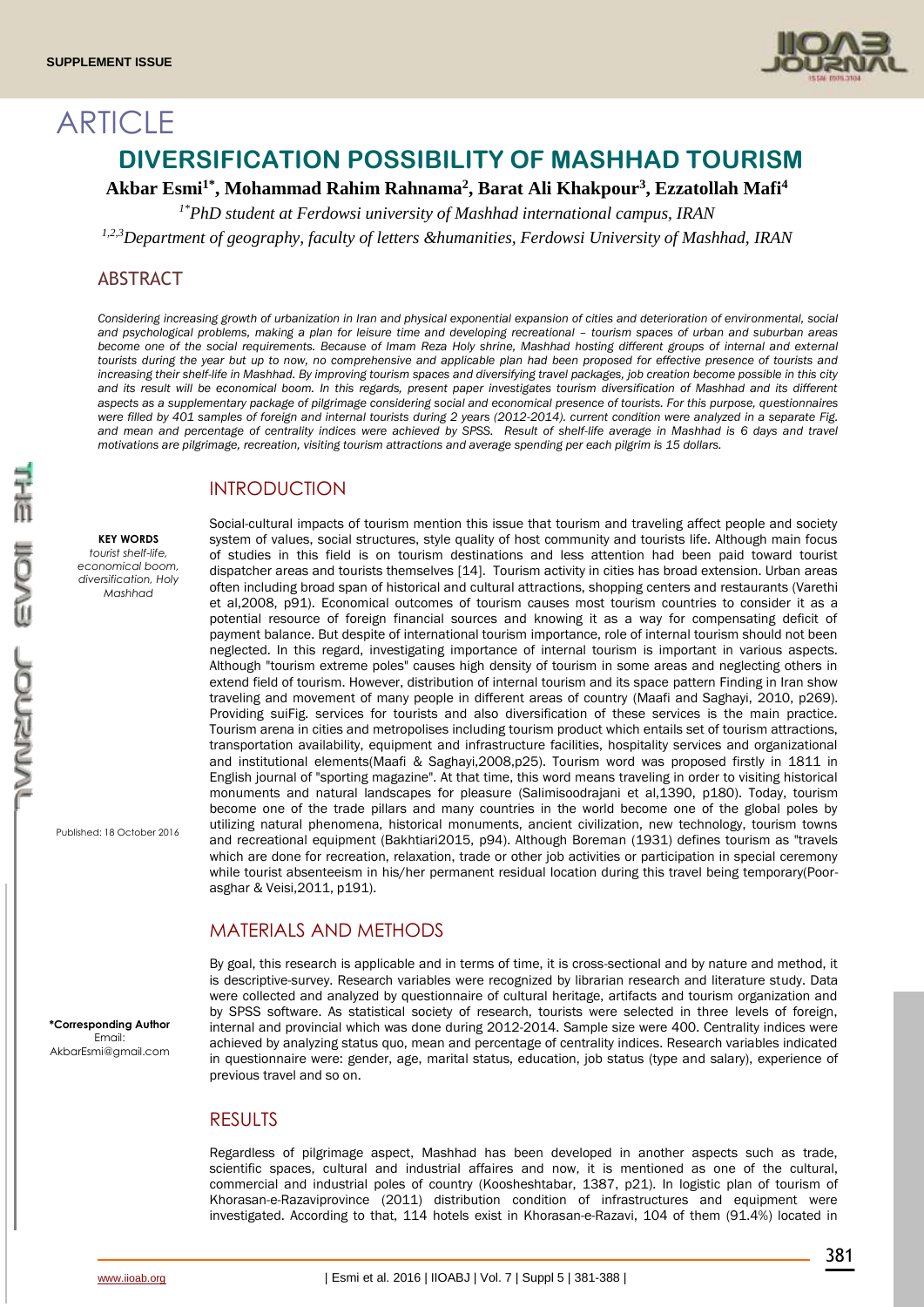

Mashhad. Distribution of existed beds in hotels show that more than of 95% are located in Mashhad. There are 235 apartment hotels in Khorasan-e-Razavi which are all located in Mashhad. Based on these statistics, there are 503 hospitality units from which, 479 units (95%) located in Mashhad. Also, there are 86 units in Mashhad which accept pilgrims and have 999 rooms and all of them owned by governmental organizations which are distributed in Mashhad (Forooghzade and Razavizade, 2014, p136). Due to the outputs of 400 questionnaires distributed among tourists during different seasons and events, following results are achieved. Researchers focus was making diversification in interview with expand range of tourists (strictly people who were not come from Mashhad and Khorasan-e-Razavi) for more accurate utilization of research results and completing research process in future.





**Fig. 1:** Tourists nationality.



……………………………………………………………………………………………………………………………

**Fig. 2:** Provincial distribution of Iran.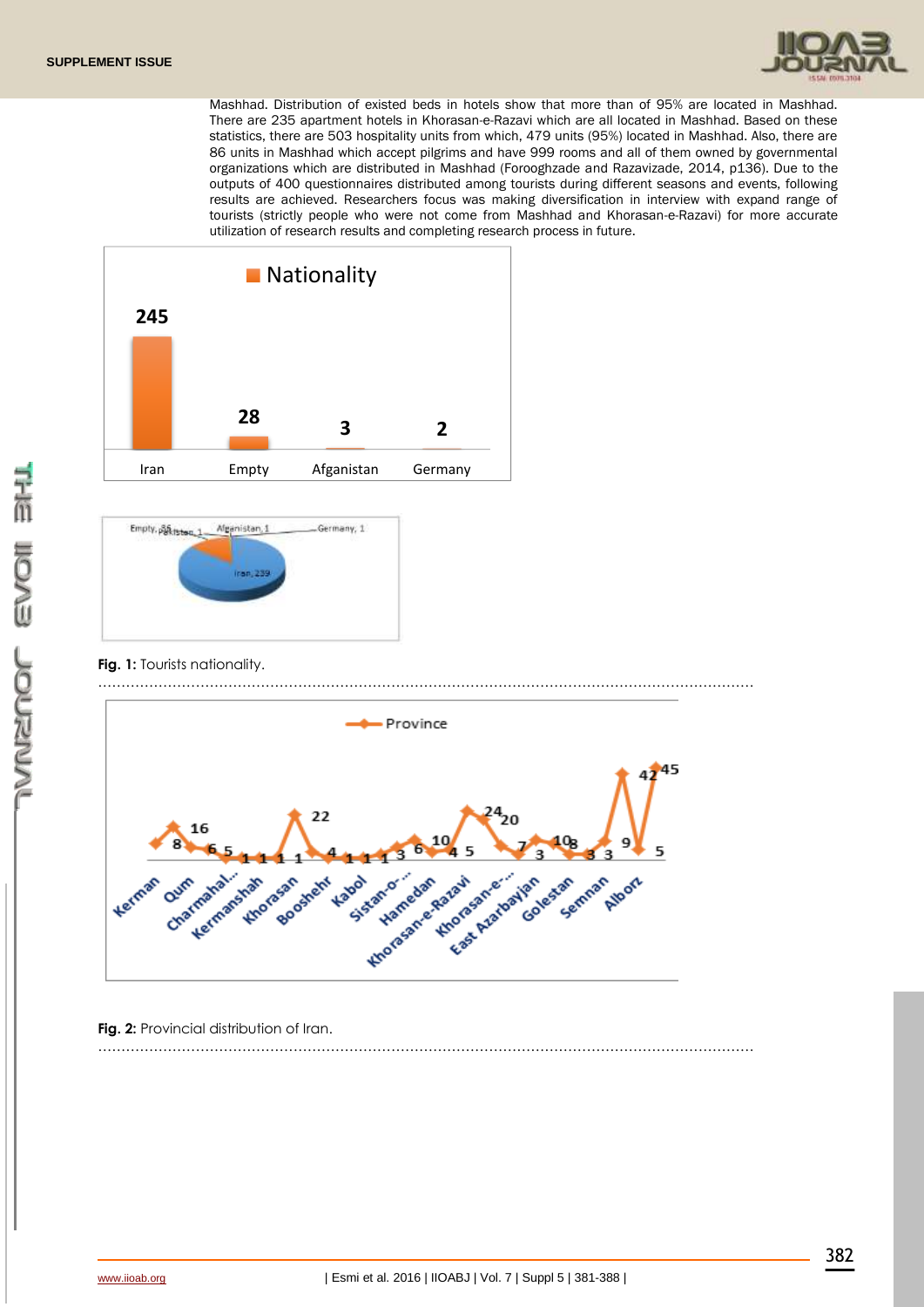



**Fig. 3:** County distribution of Iran.



## **Fig. 4:** Tourists' religions.

…………………………………………………………………………………………………………………………… **Il** Gender 155 117 Men Women Empty

#### **Fig. 5:** Tourists' gender.

……………………………………………………………………………………………………………………………



## **Fig. 6:** Marital status of tourists.

……………………………………………………………………………………………………………………………

……………………………………………………………………………………………………………………………



**Fig. 7:** Tourists' education.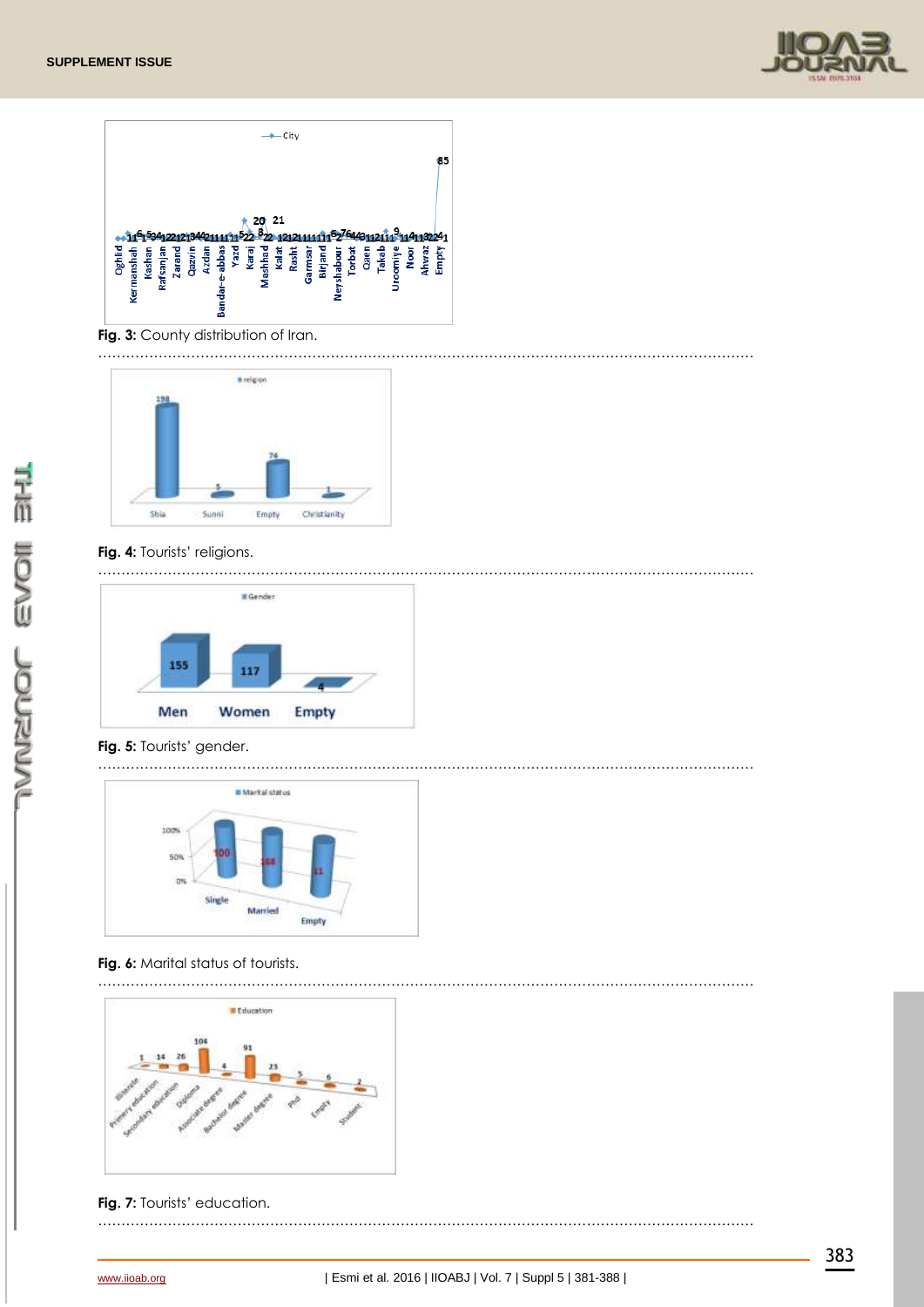



## **Fig. 8:** Job status.



## **Fig. 9:** Tourists' income.



……………………………………………………………………………………………………………………………



# **Fig. 10:** Travel seasons of tourists.



# **Fig. 11:** Travel time of tourists.







……………………………………………………………………………………………………………………………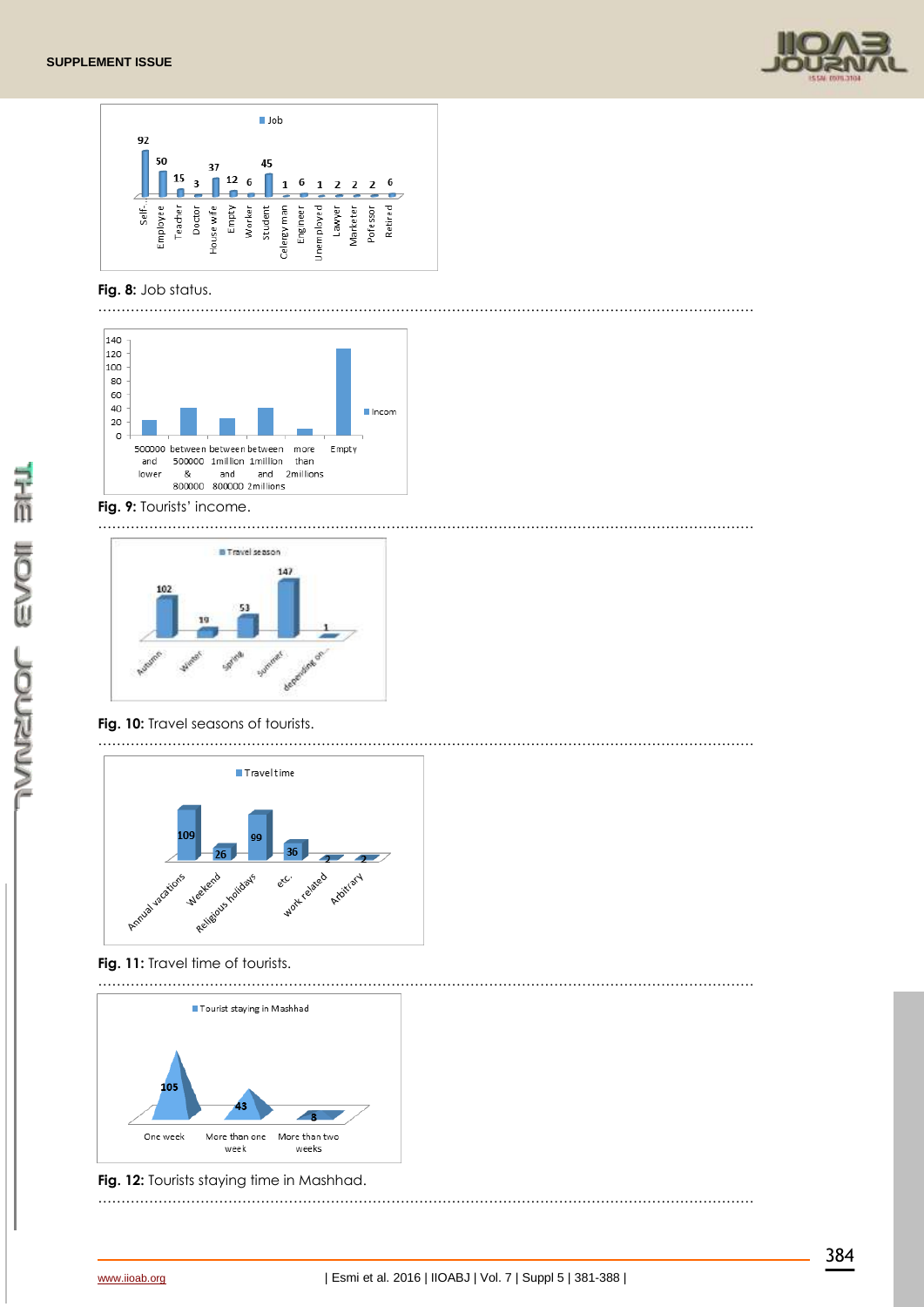



**Fig. 13:** Diversity of tourists' attractions.





## **Fig. 14:** Way of getting familiar with tourism attractions.

……………………………………………………………………………………………………………………………



# **Fig. 15:** Diversity of tourists purchases.



# **Fig. 16:** Determining attitude of tourists.

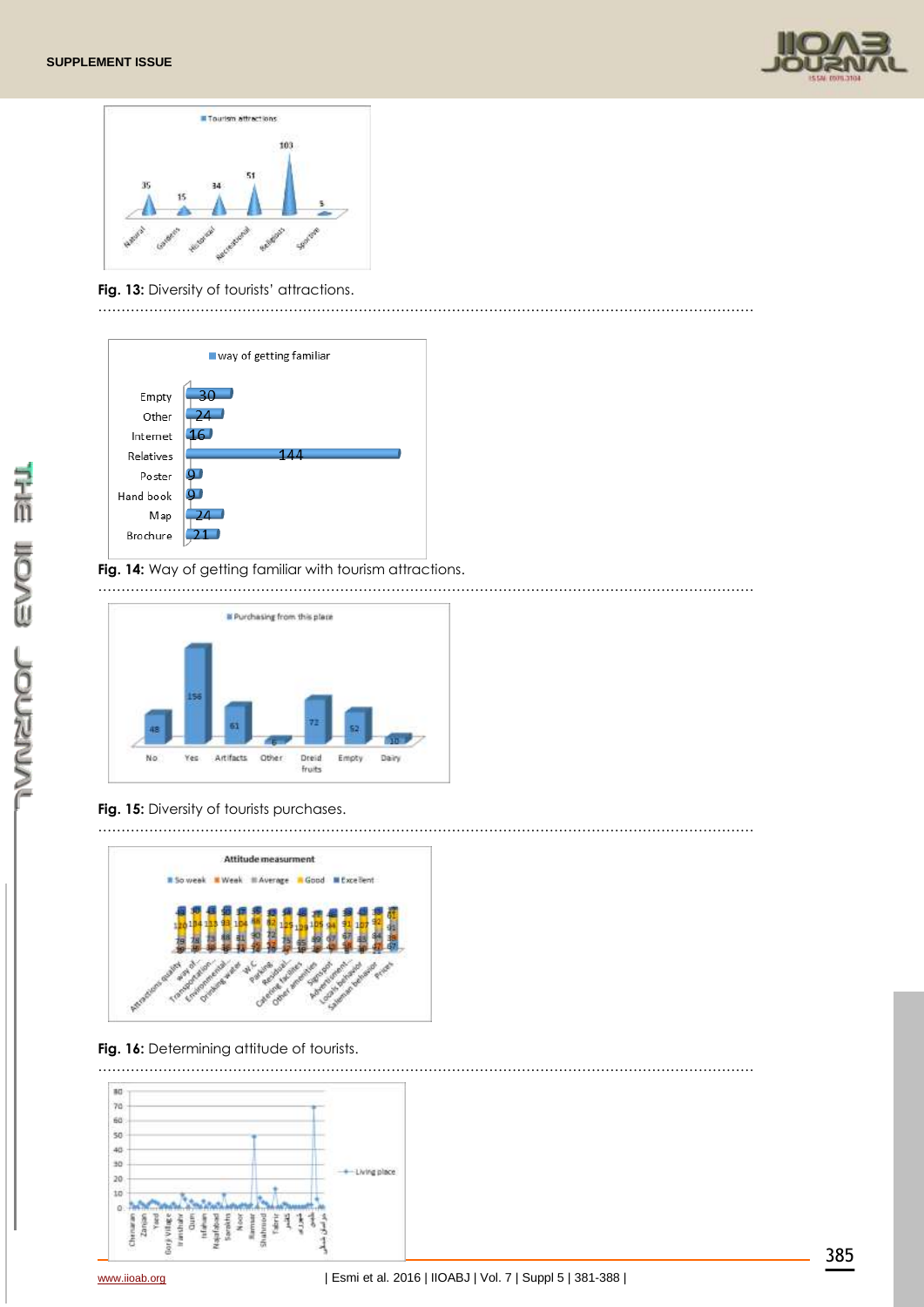

**Fig. 17:** Tourists' living places.





**Fig. 18:** Tourists' transportation vehicles.



# **Fig. 19:** Number of tourists travel.



# **Fig. 20:** Type of travel.



# **Fig. 21:** Travel motivation.

……………………………………………………………………………………………………………………………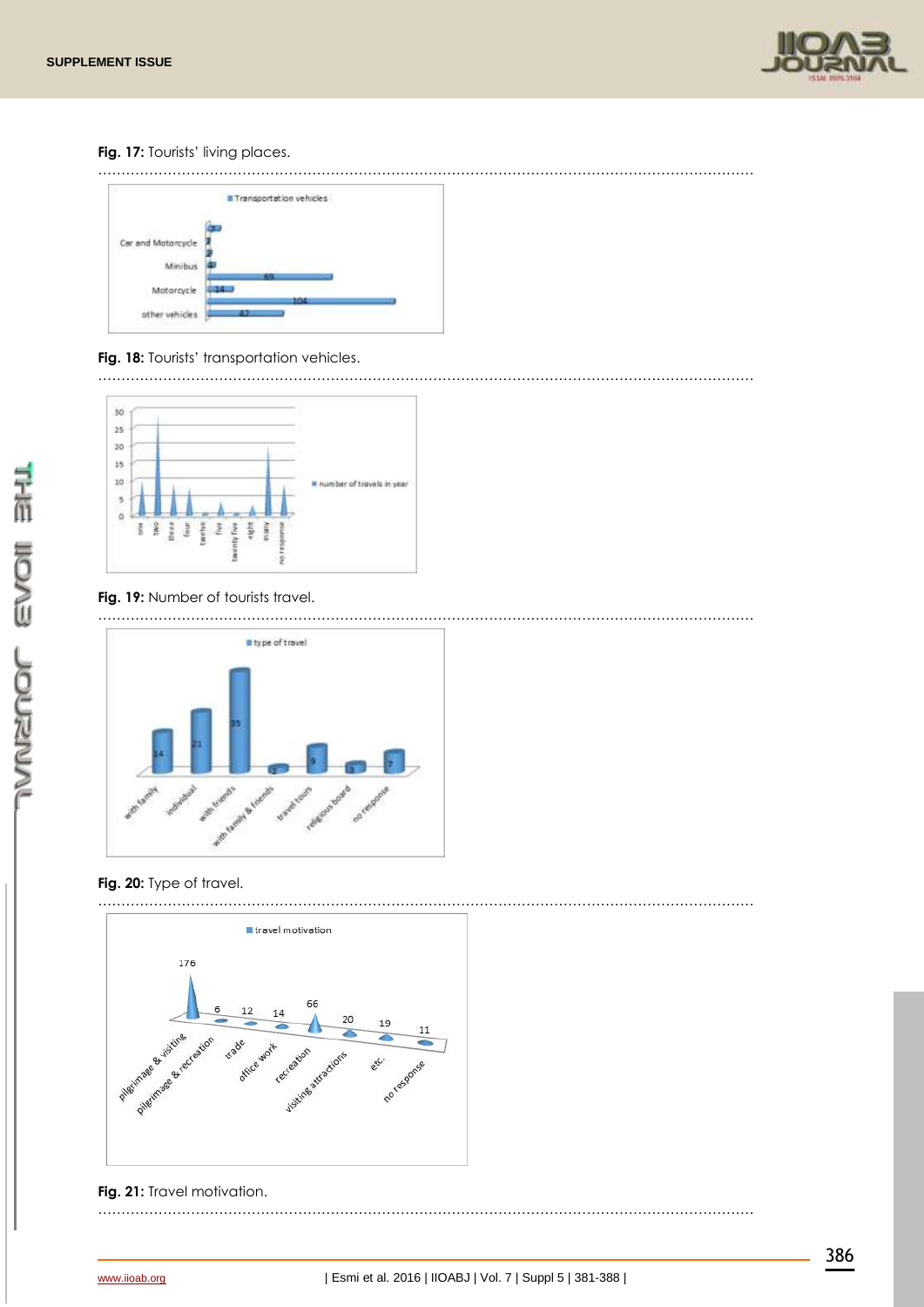



**Fig. 22:** Tourists' residual places.

#### **DISCUSSION**

#### Descriptive findings

1. About type of travel, most if respondents (76.8%) travel to Mashhad with their family and least of them (4%) travel with religious boards.

2. Much of impetus for traveling was pilgrimage with 79.8% and least of impetus was business goals with 3.8%.

3. Most of respondents (54%) choose summer for travel and least of them (12.2%) choose winter.

4. Among tourism attractions, most of tourists (67.8%) choose religious attractions and least of them (3.2%) sportive ones.

5. Due to the how getting familiar with tourism attractions, most of them (51.2%) got familiar through their relatives and least of them (3.5%) through handbooks.

# **CONCLUSION**

Because 70% of pilgrims and tourists time dedicated to the pilgrimage of Imam Reza Holy shrine, unfortunately for the rest of time, these kind of people who travel with their family do not have special plan. It is clear if complete package being designed, planned and performed for them, they will have memorable and enjoyable travel. Also, by accurate planning, coordination and cooperation of related organizations, in addition to more synergy of resources and lower costs, tourism diversification of Mashhad become possible and will performed. For purposiveness , concentration and diversity of tourists travel, paying attention to the ecotourism by utilizing current infrastructures in Mashhad and its urban supplementary complex in parks, waterfalls, water parks and other natural areas are proposed for useful filling of tourists leisure times gaps.

#### Recommendations

-Distribution and management of pilgrims during the year and peak times.

……………………………………………………………………………………………………………………………

-Improving pilgrims safety for more satisfaction of them and providing their mental relaxation.

-Decreasing hotels and other residual centers costs (except hot seasons) for more attraction of pilgrims and tourists.

-Organizing non-official centers and places without license.

-Behavioural standardization of hosts (people who provide services for tourists).

-Improving information level of related organizations about foreign languages for increasing communications with foreign tourists.

CONFLICT OF INTEREST There is no conflict of interest.

ACKNOWLEDGEMENTS None

FINANCIAL DISCLOSURE None

# **REFERENCES**

[1] Isa E, Shamsollah K, Mohammad ES. [2011] strategic planning of tourism development with emphasis on religious tourism; case study: Qum. Human geography researches. 76:115-141.

[2] Sadegh B, Afsane T, Farzam SKH. [2014] cultural and natural tourism in selected countries which are members of OIC. Two Journal of tourism social studies. Second period. Autumn and winter, Jahaddanshgahi, Mashhad. 4.